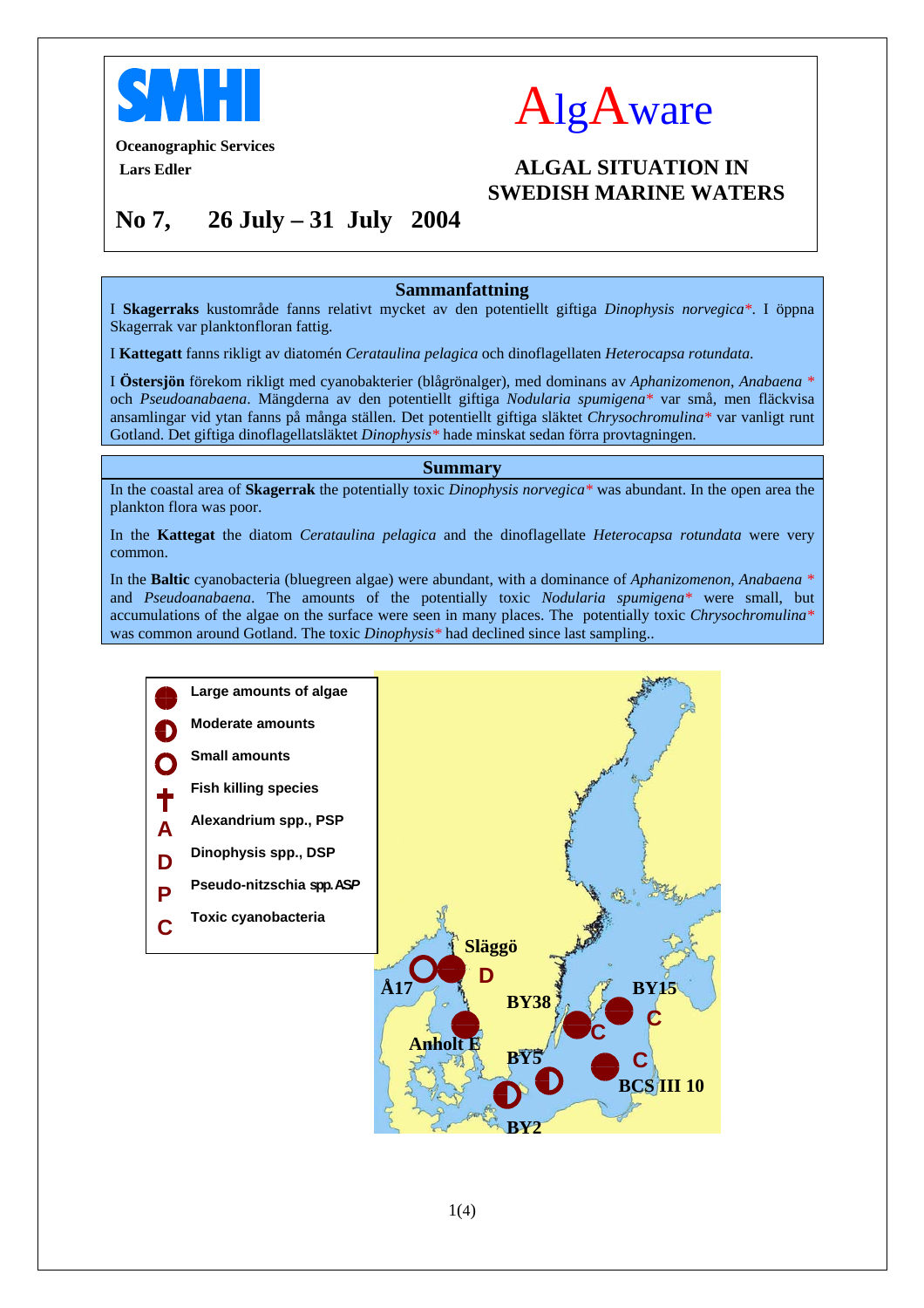



**Oceanographic Services** 

*ALGAL SITUATION IN*  **SWEDISH MARINE WATERS** 

**No 7, 26 July – 31 July 2004** 

## **DETAILS**

Based on quantitative samples 0-10 m depth **\*** POTENTIALLY HARMFUL SPECIES

## **SKAGERRAK**

## **Station Å17, 26 July**

The poor plankton flora was dominated by small monads and flagellates. Among other species only *Chaetoceros socialis* f*. radians* and *Gymnodinium* sp. reached over 1 000 cells/L. A few cells of *Alexandrium* sp\* and *Dinophysis norvegica*\* were seen in the net sample.

## **Station Släggö, 26 July**

Apart from the dominating monads and flagellates the diatoms *Cerataulina pelagica, Leptocylindrus danicus* and the dinoflagellate *Heterocapsa rotundata* were the most common. The diversity was large with many diatoms and dinoflagellates. *Dinophysis norvegica*\* was abundant with more than 5 000 cells/L, while *D. acuminata*\* had only 150 cells/L.

## **KATTEGAT**

## **Station Anholt E, 27 and 31 July**

Also here monads and flagellates dominated. In contrast to the developing *Cerataulina pelagica* bloom, *Heterocapsa rotundata* decreased considerably between the two samplings. At both samplings the cyanobacterium *Anabaena* sp.\* was present, suggesting a transport of water from the Baltic.

|                                 | Å <sub>17</sub> | Släggö     | <b>Anholt E</b> | <b>Anholt E</b> |
|---------------------------------|-----------------|------------|-----------------|-----------------|
|                                 | 2004-07-26      | 2004-07-26 | 2004-07-27      | 2004-07-31      |
|                                 | <b>cells/L</b>  | cells/L    | <b>cells/L</b>  | cells/L         |
| Cerataulina pelagica            | present         | 65 000     | 225 000         | 390 000         |
| Chaetoceros danicus             |                 | present    | common          | common          |
| Chaetoceros socialis f, radians | present         | common     | present         | present         |
| Leptocylindrus danicus          | present         | 65 000     | present         |                 |
| Proboscia alata                 |                 | common     | present         |                 |
| Pseudo-nitzschia seriata-group* |                 | present    |                 | present         |
| Skeletonema costatum            |                 | common     | common          | common          |
| Dinophysis acuminata*           |                 | 150        |                 |                 |
| Dinophysis norvegica*           | present         | 5900       | present         | present         |
| Heterocapsa rotundata           |                 | 45 000     | 150 000         | 40 000          |
| Noctiluca scintillans*          |                 | present    |                 |                 |
| Prorocentrum micans             | present         | common     | present         |                 |
| Chrysochromulina spp.*          |                 | 7 000      |                 |                 |
| Anabaena spp.*                  |                 |            | present         | present         |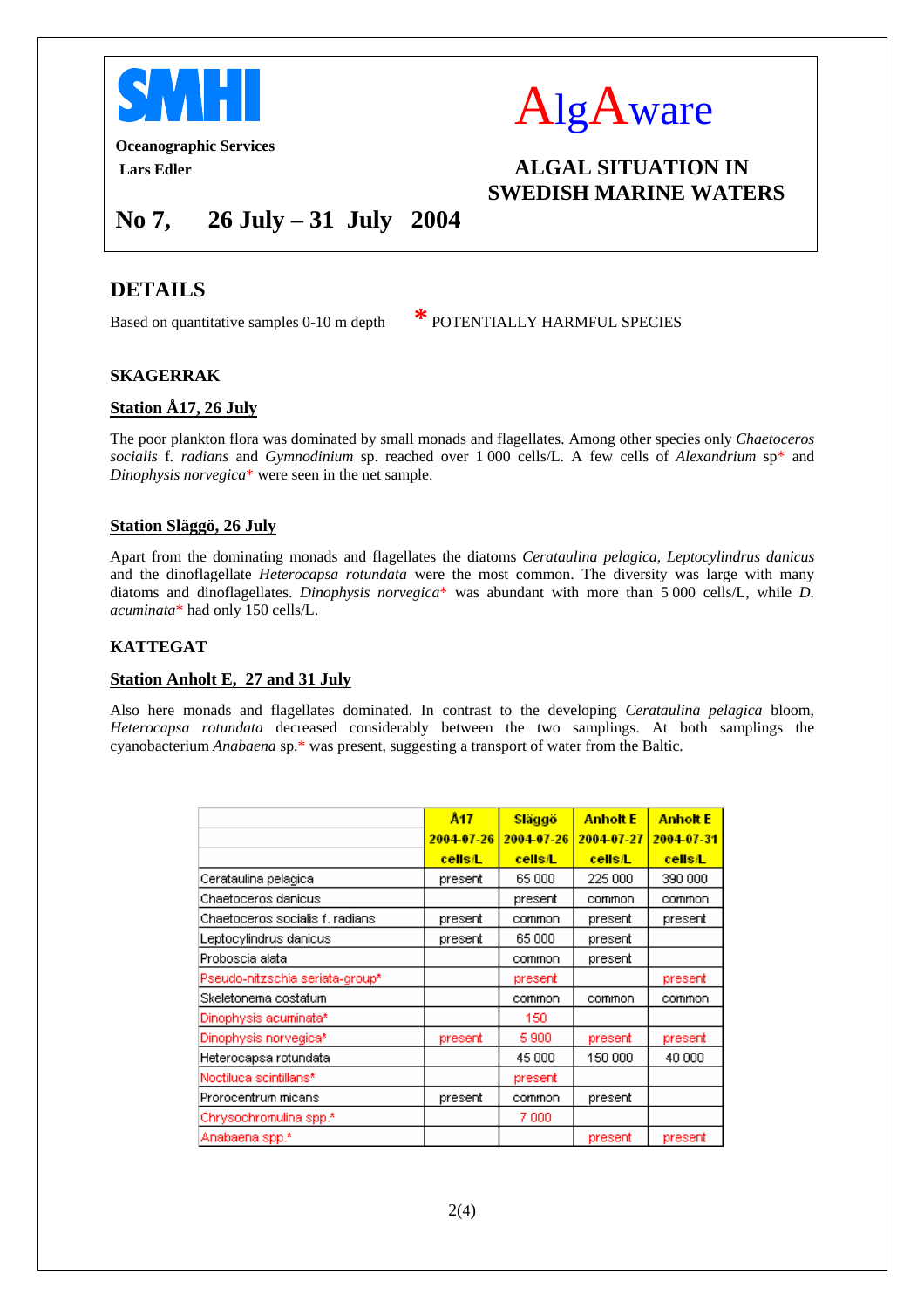



**Oceanographic Services** 

## *ALGAL SITUATION IN*  **SWEDISH MARINE WATERS**

## **No 7, 26 July – 31 July 2004**

### **BALTIC SEA**

### **Arkona basin**. **Station BY2, 27 July**

The plankton flora was rather poor. The cyanobacteria *Aphanizomenon* sp and *Nodularia spumigena\** were present in small amounts. *Chrysochromulina* spp\* was one of the most common species with 65 000 cells/L.

### **Bornholm basin. Station BY5, 28 July**

The flora was dominated by the chain forming green algae *Planctonema lauterbornii* with 700 000 cells per liter. Cyanobacteria of the genera Ana*baena\*, Aphanizomenon* and *Nodularia\** were present in small amounts.

#### **South East Baltic. Station BCS III 10, 28 July**

This station showed a rich plankton flora. Among the cyanobacteria *Aphanizomenon* sp was the most common, followed by *Nodularia spumigena\**. *Pseudoanabaena* sp was also common. *Planctonema lauterbornii* continued to be very common with 150 000 cells per liter. The potentially toxic dinoflagellate *Dinophysis norvegica*\* was common.

#### **Eastern Gotland basin, Station BY15, 29 July**

In this area the cyanobacterium *Pseudoanabaena* sp dominated with more than 75 meter per liter. Also *Aphanizomenon* sp was very abundant, whereas *Nodularia spumigena*\* was less common. The diatom *Nitzschia paleacea*, which is often attached to senescent *Nodularia* chains, was very common. *Chrysochromulina* spp\* had 250 000 cells/L, and small amounts of *Dinophysis norvegica*\*, *D. acuminata\** and *D. rotundata*\* were also found.

#### **Western Gotland basin, Station BY38, 29 July**

Also on the western side of Gotland *Pseudoanabaena* sp dominated, now with more than 35 meter per liter. *Anabaena* spp\* was very abundant with 6.5 meter per liter. *Aphanizomenon* sp and *Nodularia spumigena*\* were less common. *Nitzschia paleacea* and *Chrysochromulina* spp\* were very common.